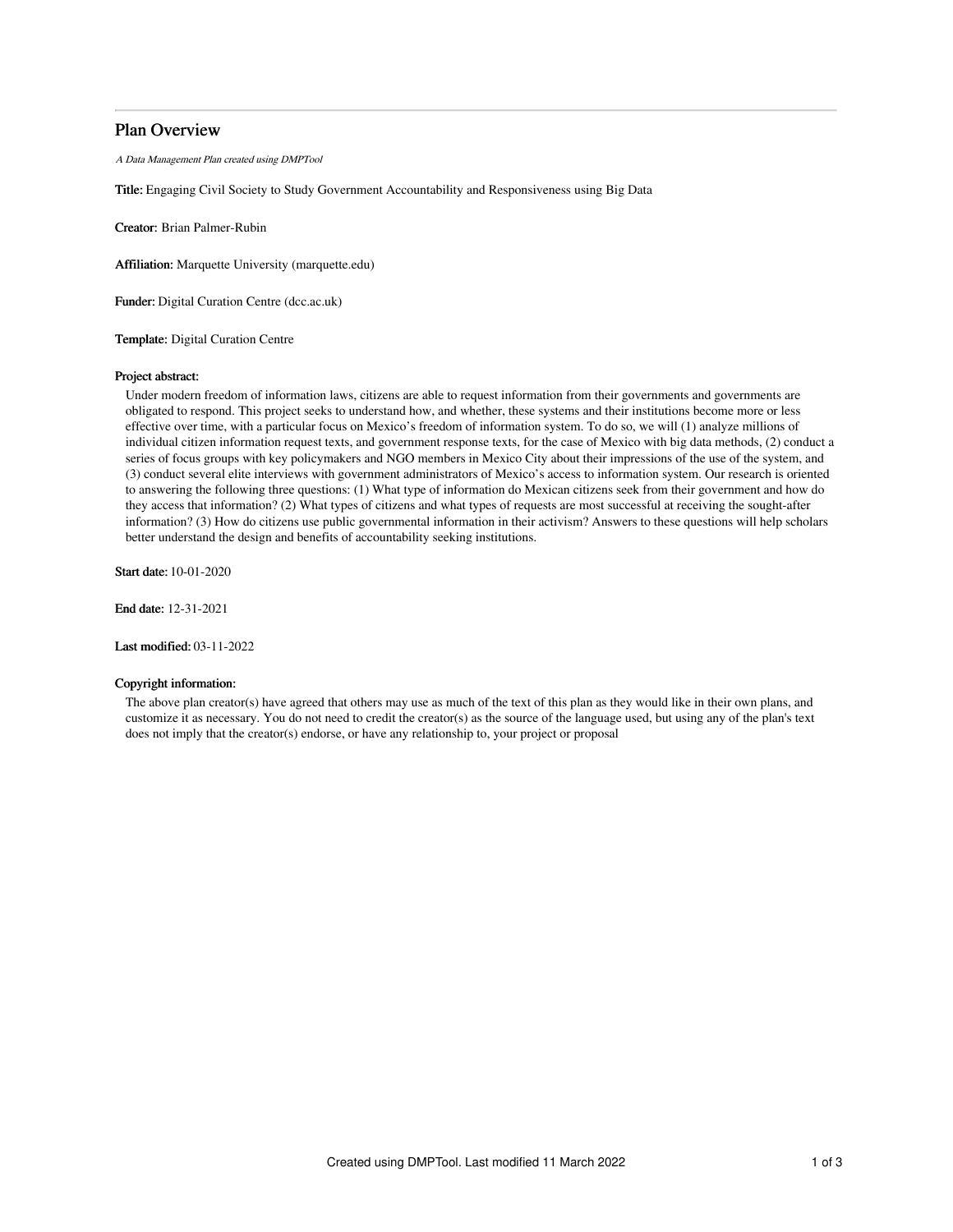# Engaging Civil Society to Study Government Accountability and Responsiveness using Big Data

## Data Collection

#### What data will you collect or create?

The research team will conduct two kinds of methods to gather information, a remote interview with the leader of each of Civic Society Organizations (CSO) selected based on a standardized questionnaire and remote focus group sessions with members in different levels of the CSO.

Data will consist of videorecording interviews, transcriptions of the interview, transcriptions of discussions and focus groups, NVivo coding files, Amazon Web services transcription files (in. json format), as well as python scripts and csv files with all the statistics and metrics derived from the analysis. We will retain a copy of all materials into standard Microsoft Office applications (Word, Excel, and PowerPoint) or open-source software to guarantee a easy access.

#### How will the data be collected or created?

#### Phase I: Gathering of information

CSO Leaders Interview: 15 mp4 video recordings of 90 minutes each, from zoom platform, 15.m4a audio recordings of 90 minutes each. 15 Nvivo files with transcriptions and codification.

CSO Members Focus Group: 15 mp4 video recordings of 90 minutes each, from zoom platform, 15.m4a audio recordings of 90 minutes each. 15 Nvivo files with transcriptions and codification.

#### Documentation and Metadata

#### What documentation and metadata will accompany the data?

CSO Leaders Interview: Reports that summarize, analyze, and discuss quantitative and qualitative data collected. 1 csv file with all the statistical information, 1 .doc file reporting main insights derived from the analysis.

CSO Members Focus Group: Reports that summarize, analyze, and discuss quantitative and qualitative data collected. 1 csv file with all the statistical information, 1 .doc file reporting main insights derived from the analysis

## Ethics and Legal Compliance

#### How will you manage any ethical issues?

We include an informed consent process to ensure that all participants understand that these data are being generated for the purpose of sharing with the research community. Before allowing open access to all transparency community in Mexico, participant will be contacted to review and comment the final product to deliver. Participants will be granted the option of remaining anonymous in publications and publicly available materials. This project has received an exempt status from the Marquette Institutional Review Board.

#### How will you manage copyright and Intellectual Property Rights (IP/IPR) issues?

During the conduct of this project, all ownership rights rest with London School of Economics. The sharing of research results will be consistent with London School of Economics policies governing intellectual property, copyright, and the dissemination of research products. The research was conducted with the intention of all data and materials should be freely available for use by the research community.

#### Storage and Backup

#### How will the data be stored and backed up during the research?

To ensure long-term security of the data generated by this project, a complete copy of all materials will be generated and stored independently and will be secured stored by London School of Economics and on the researchers' academic websites.

#### How will you manage access and security?

The data resulting from this project will be made available for use by CSO members, academics and the public as soon as completed and no later than the conclusion of the project. These materials, available as standard Microsoft Office files, pdf documents, and comma delimited files, will be widely and freely disseminated via a specific website. Citations to qualitative data will include persistent identifiers which link to data sources in the Syracuse QDR.

On completion of the project, we will identify which project materials are of probable long-term interest for archiving and preservation. Materials will be anonymized or deidentified as appropriate and stored locally on London School of Economics system. Data will also be deposited without access restrictions with the Qualitative Data Repository. A copy will be shared with each civil society organization that participated in the study.

## Selection and Preservation

## Which data are of long-term value and should be retained, shared, and/or preserved?

We expect that individuals with an ongoing interest in transparency, government accountability and related topics will download coded transcripts and the report and consult the video recordings. This includes scholars that study information and accountability, the Mexican policy advocacy community and global networks of transparency scholars and activists.

#### What is the long-term preservation plan for the dataset?